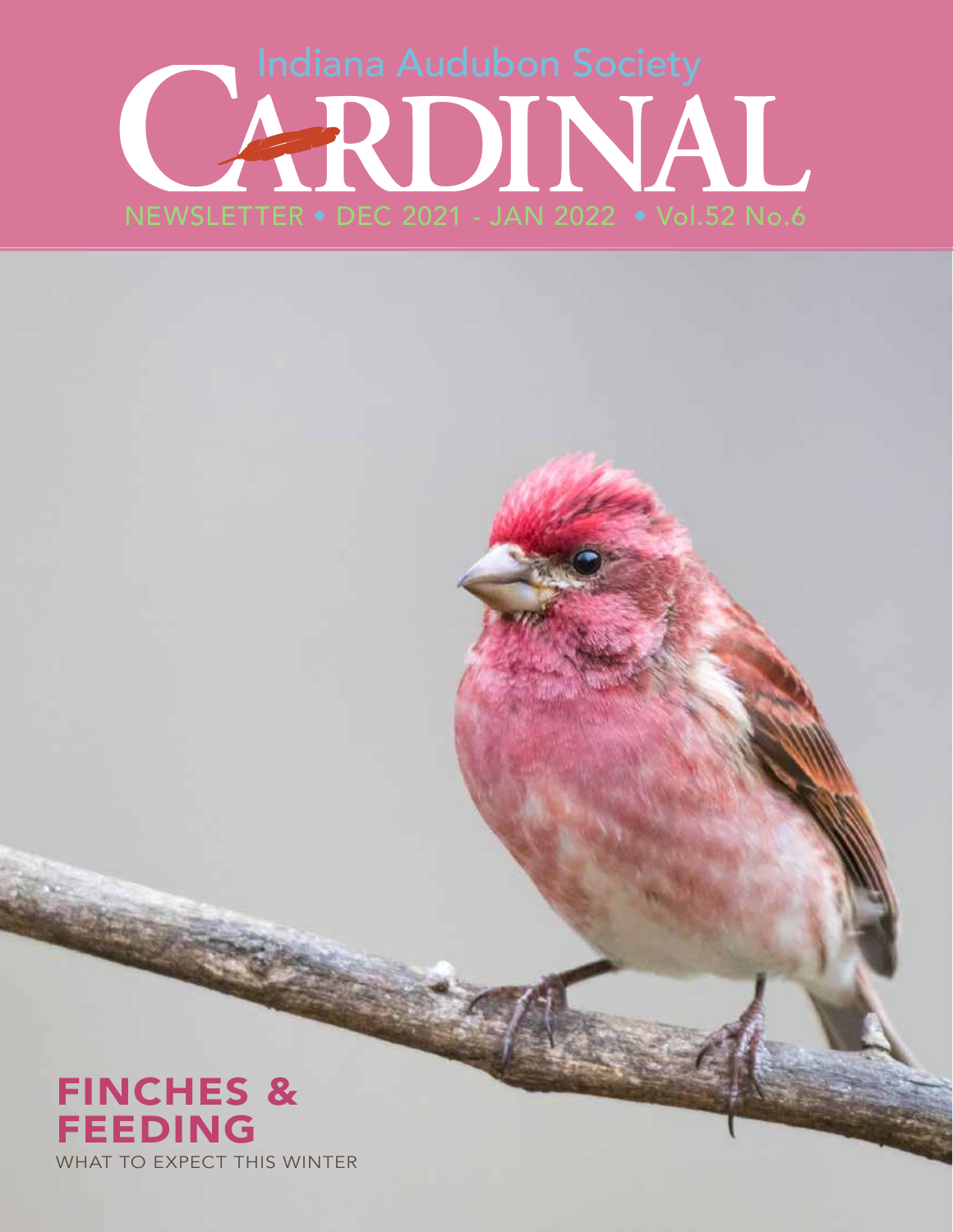#### Production Team

**Executive Director**

**Editor & Graphic Designer**

**Editors** John Lindsey Mark Welter

#### **Contributors**

Brad Bumgardner Kim Ehn Carol Harsh Karen Henman Libby Keyes

**Layout Credit**

#### **The** *Cardinal* **Newsletter**

publication of the Indiana Audubon Society. Its purpose is to share stories and conversations and the birding connected both to birds and to the



**On the cover:** Purple Finch by Ryan

**1**

# RENEW JOI TODAY  $-$ OR $-$



MEMBERSHIP

| <b>PERKS</b>                                                             |  |                                                     |            |                                        |               |  |
|--------------------------------------------------------------------------|--|-----------------------------------------------------|------------|----------------------------------------|---------------|--|
| Access to bi-monthly &<br>quarterly newsletters                          |  |                                                     |            |                                        | V V V V V V V |  |
| <b>Mailed printed copies of</b><br>bi-monthly & quarterly<br>newsletters |  |                                                     |            | $\checkmark$ $\checkmark$ $\checkmark$ |               |  |
| <b>Complete access to Birds of</b><br><b>North America Database</b>      |  | $\checkmark$ $\checkmark$ $\checkmark$ $\checkmark$ |            |                                        |               |  |
| <b>Discounted Field</b><br><b>Trips &amp; Programs</b>                   |  | V V V V                                             |            |                                        |               |  |
| <b>Special Access to Mary</b><br><b>Gray Birding Sanctuary</b>           |  | V V V V V                                           |            |                                        |               |  |
| 15% discount on all IAS<br>online store merchandise                      |  |                                                     | $\sqrt{2}$ |                                        |               |  |
| Register a friend to any IAS<br>field trip at member rate                |  |                                                     |            |                                        |               |  |

**Be a part of Indiana Audubon Society!** Sign up at: Indianaaudubon.org/membership

# **UPCOMING TRIPS & EVENTS**

The Indiana Audubon Field Trips Committee is continuing field trips, while adhering to the most up-to-date health and safety recommendations. To comply with CDC guidelines, all field trips will follow the following restrictions:

- All IAS trip participants must register in advance for upcoming field trips.
- All participants should utilize facial covering and/or social distancing during the field trip if not vaccinated against COVID-19. Social distancing is also encouraged among vaccinated participants.
- All participants should plan on traveling separately rather than carpooling during trips featuring multiple locations.

DECEMBER 14- JANUARY 5: Audubon Christmas Bird Counts [Statewide] JANUARY 8-9: IAS Board of Directors Retreat [Fort Harrison State Park] JANUARY 22: Winter Eagle Field Trip [Salamonie Lake] JANUARY 29-30: Bird Banding at the Eagles in Flight Weekend [Turkey Run State Park] FEBRUARY 4-6: Winter UP Snowy Owl Tour- full [St. Ignace, MI] FEBRUARY 18-21: Winter Sax-Zim Bog Owl Tour- full [Duluth, MN] FEBRUARY 28- MARCH 10: Costa Rica Birding Tour- full [Costa Rica] **MARCH 12: Summit Lake Waterfowl Trip** [Summit Lake State Park]

Visit the Indiana Audubon Events Page at WWW.INDIANAAUDUBON.ORG/EVENTS to see all the field trips and events now posted for registration. These trips will fill fast!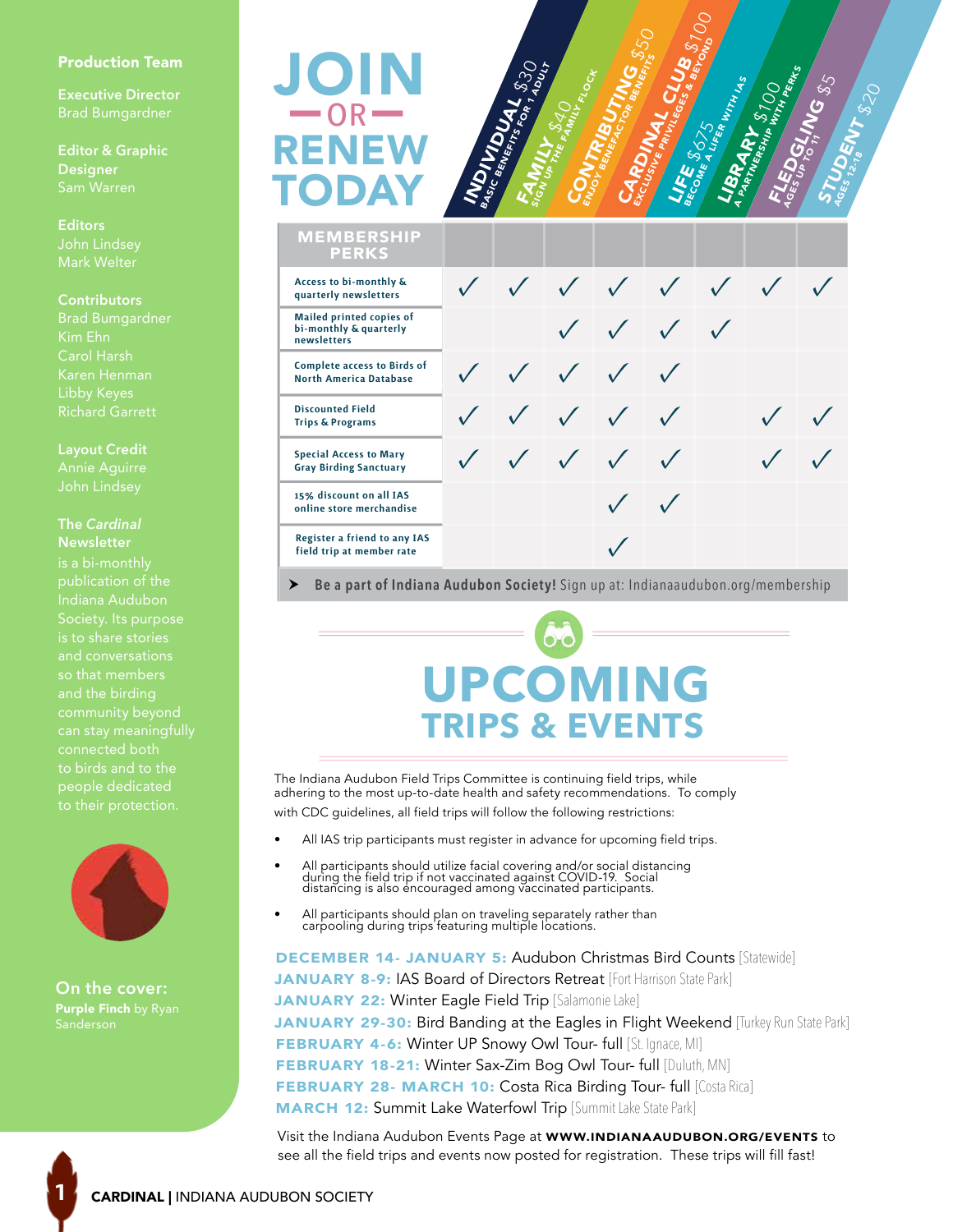## **INDIANA DUNES BIRDING FESTIVAL RETURNS!**



Don't let the pandemic get you down! The Indiana Dunes Birding Festival is back for 2022. Begin making plans to join us in the Indiana Dunes May 12-15, for the Indiana Dunes Birding Festival. The festival committee is hard at working creating an interactive and safe festival for birders from all over the country. Both carpool field trips and guided van trips will be available, as well as the return of popular events like outdoor Birds and Brews, the annual bird calling competition, and more.

2022 Festival Keynote: David Lindo, "the Urban Birder" *Urban Birding: A Gateway to Nature* Saturday May 14 5:30pm – 9:30pm / Sand Creek Country Club, Chesterton, IN Sand Creek Country Club, Chesterton, IN

Join us for an evening with David Lindo, the Urban Birder. David has gained the reputation of being a playfully entertaining, though very professional, passionate, and informative

speaker. David is broadcaster, writer, speaker, tour leader, and educator with a mission to connect city folk around the world with the environment through the medium of birds. He is author of The Urban Birder, Tales from Concrete Jungles, and more. He was also recently named as the 7th most influential person in wildlife by BBC Wildlife Magazine. Take part in a great evening looking at David's worldwide travels, his take on birding, and prepare to be delighted and inspired to look for nature and bird life in every corner of our world.

#### For the most current information and schedule of the festival, visit WWW.INDUNESBIRDINGFESTIVAL.COM

## **A MESSAGE FROM LIBBY KEYES: MARY GR AY'S NEW OPERATIONS MANAGER!**

Hi! I'm Libby Keyes, and I'm the new Operations Manager at Mary Gray Bird Sanctuary. I'm so excited to step into this new (old!) role! I grew up in Tinley Park, Illinois, catching frogs and snakes, volunteering at a local farm, and raising tadpoles and chickens in the backyard (shout out to my tolerant parents!) It was only logical to go into the sciences. I went to undergrad and continued to my masters at Governors State University in Illinois in Environmental Biology. I had always been knee-deep in nature, but college is where I started to focus on birds after taking an ornithology class and helping to start our college's bird banding station.

You may have seen me around before, maybe on an IAS bird walk, at the Indiana Dunes birding festival, out in a kayak in a marsh performing bird surveys, or at a bird banding event! In the past few years I've worked





with Audubon Great Lakes as a marsh bird survey technician and volunteer coordinator in the spring, and enjoyed early mornings spent out in the marshes of Northwest Indiana. In the fall, I try my best to swap my early mornings for late nights and volunteer with the Project Owlnet Saw-whet banding in the Dunes.

Between the two, I think it will be a while before I stop hearing Sora and Saw-whet calls in my dreams!

In the past few years I've worked with a lot of different organizations on many different projects, but I'm looking forward now to focusing on work with Indiana Audubon Society, and it's fantastic board and members. I'm so excited to be able to continue and grow the work Carl and Amy have done at the Sanctuary, from outreach and research projects to planning events and expanding sustainability efforts. I look forward to learning the trails and woods intimately. Tasks and projects are already accumulating (and I haven't moved yet!) but I consider this my first real assignment: learn the land. So many of you reading this are already old friends with the trails and I look forward to seeing you out there!

I'M SO EXCITED TO BE JOINING THE INDIANA AUDUBON TEAM. PLEASE STOP BY AND SAY HI SOME TIME IN THE NEW YEAR OR REACH OUT TO ME AT LKEYES@INDIANAAUDUBON.ORG.

#### DEC 2021 - JAN 2022 **2**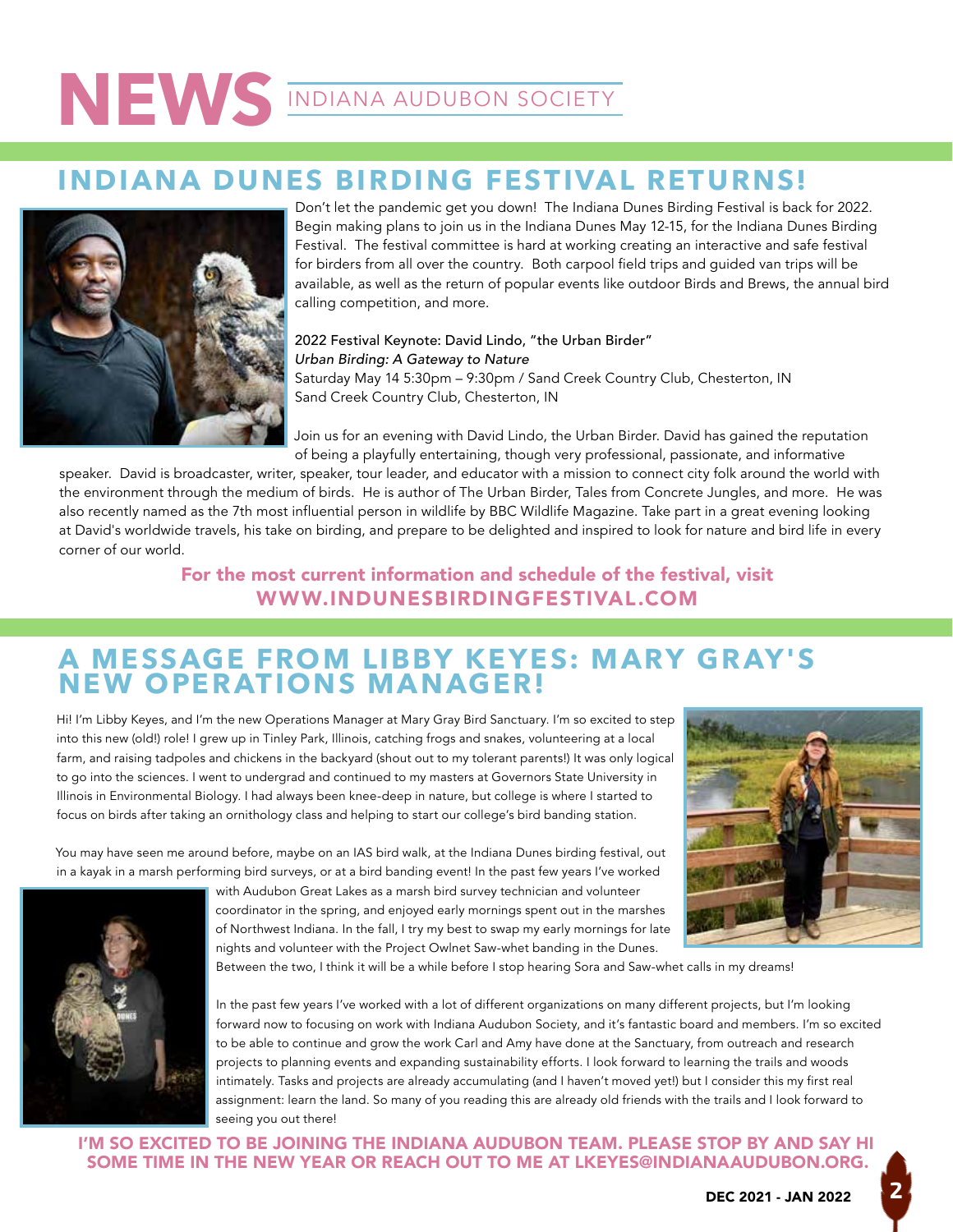# **NEWS** INDIANA AUDUBON SOCIETY

# **IAS COVID VACCINATION UPDATE**

In the October meeting of the Indiana Audubon Board of Directors, an IAS COVID-19 Vaccination Policy was adopted, effective December 1. This policy aims to take measures to protect our staff, volunteers, guides, and participants at our various activities and events. This policy requires COVID-19 vaccination for staff, volunteers, and participants of IAS events and programs. Negative testing and other alternate safeguards are available on an event-by-event basis, as determined by Indiana Audubon.

To learn more about this policy and how it's being implemented, visit WWW.INDIANAAUDUBON.ORG/HOME-UPDATES



### **INDIANA AUDUBON RECEIVES EFROYMSON FAMILY FUND GRANT FOR 2022**

Indiana Audubon has received a \$18,000 challenge grant from the Efroymson Family Fund in support of the Society's initiatives centered around combining technology with research into migratory bird movement and nesting behavior in Indiana at select bird diversity hotspots.

The grant award will allow Indiana Audubon to expand upon the collaborative marsh bird survey program that began in 2018. In addition to monitoring for secretive marsh birds and analyzing habitat preferences for these species, an innovative new aspect



will record nocturnal bird sounds with automated recording units throughout The Nature Conservancy's Kankakee Sands prairies and wetlands in 2022. Research will be focusing on the Black Rail, who's numbers have decreased to the point of being threatened with extinction.

Additionally, work will continue with the Motus project of tagging songbirds at the Society's Mary Gray Bird Sanctuary and tracking Saw-whet Owl and Eastern Whippoor-will movement in the Indiana Dunes.

In 1998, Dan and Lori Efroymson established the Efroymson Family Fund. The fund

continues a long legacy of charitable commitment by the Efroymson family in Indiana. Since Dan's passing in 1999, Lori Efroymson-Aguilera and their two children, Jeremy and Elissa, have continued the family's philanthropic legacy in Indianapolis and across the United States by providing financial support to a diverse range of issues, including arts and culture, historic preservation, the

environment, and helping those in need. To date, the Efroymson Family Fund has awarded more than \$100 million in grants.

"Indiana Audubon Society is pleased to be a 2021 grant recipient," said Brad Bumgardner, IAS Executive Director. "This funding propels the current and planned projects Indiana Audubon Society is working on to gain a better appreciation for bird migration and the habitats they need to survive. We look forward to expanding our efforts in both conservation and education with the Efroymson Family Fund's assistance."

*Photos: Rusty Blackbird (top) by Jeff Timmons , Northern Saw-whet Owl banding (left), and Eastern Whip-poor-will (right)*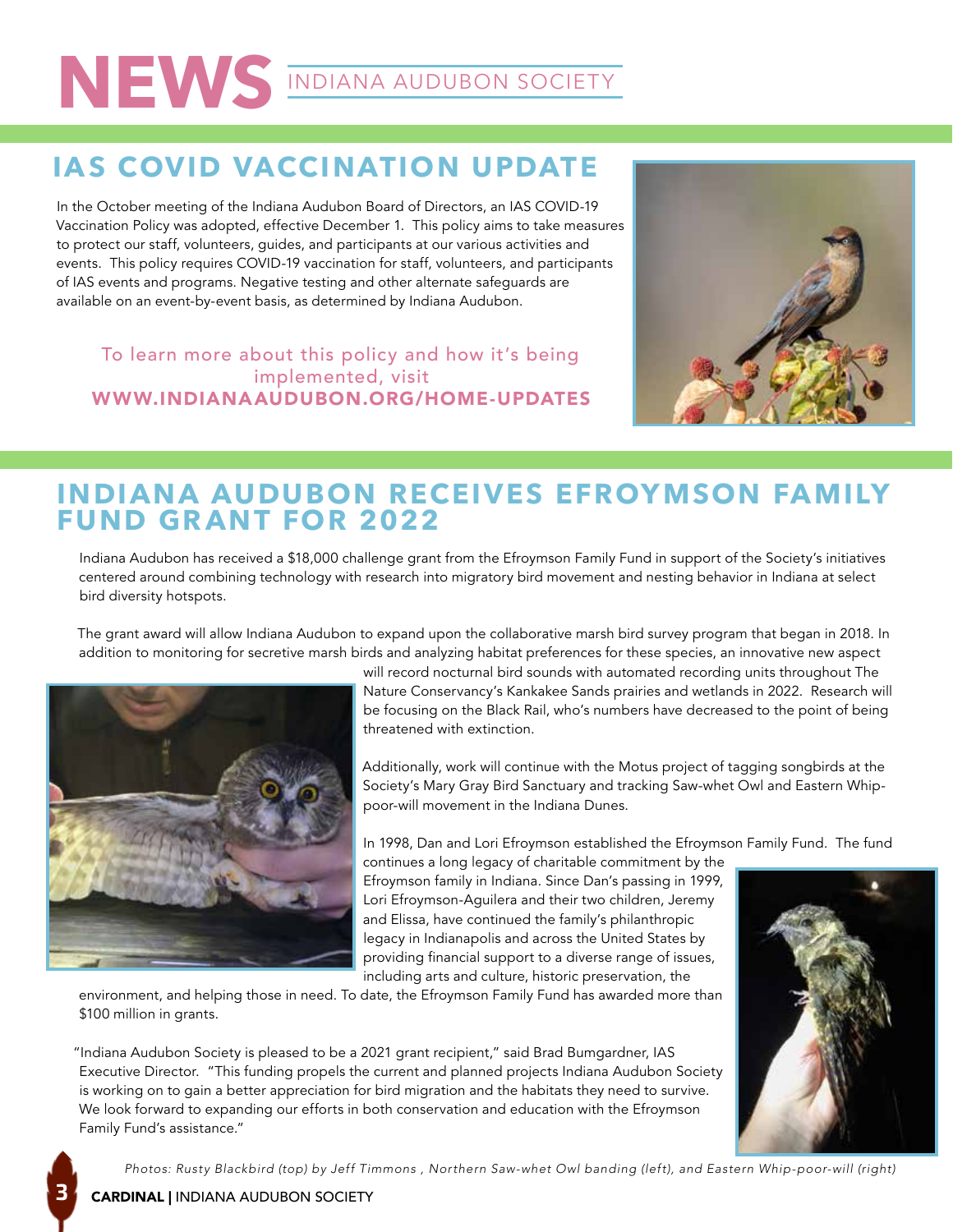# NEWS INDIANA AUDUBON SOCIETY

## **2021 IAS EARL BROOKS AWARD WINNER**

At the IAS annual membership meeting at McCormick's Creek State Park in October, Indiana Audubon presented the Earl Brooks Award. The Brooks Award recognizes IAS members who have advanced the conservation of natural resources in service to the Society.

This year's award was presented to Dr. John B. "Barny" Dunning for his contributions to the Indiana's ornithological knowledge. His reach goes beyond his own contributions, through the many students he has inspired and mentored over his years as an associated professor at Purdue University in the College of Agriculture. During the academic year, Barny helps guide students in designing and conducting research for both masters and doctorate degree programs. Barny also teaches students each year at the Summer Practicum, a 6-week forestry and wildlife student summer program required of all Forestry & Natural Resources graduates. During the practicum, held near Iron River, Michigan, Barny teaches bird banding, sound ID, and other ornithology topics.



For Indiana Audubon, Barny has held a spot on the Indiana Bird Records Committee for about as long as anyone who has served on it. Barny often hosts the committee's annual meetings, and allows for the storage of IBRC records on the Purdue campus when needed.

For all of this and more, Barny Dunning is deserving of the Indiana Audubon's Earl Brooks Award. His contributions to the state have benefited Hoosier birders for decades, and will continue to do so into the foreseeable future.

#### THANK YOU, BARNY, FOR YOU TREMENDOUS CONTRIBUTIONS TO INDIANA AUDUBON AND BIRDS ACROSS THE STATE!

## **GRE AT BACK YARD BIRD COUNT**

The Great Backyard Bird Count (GBBC) is a free, fun, and easy event that engages bird watchers of all ages in counting birds to create a real-time snapshot of bird populations. Participants are asked to count birds for as little as 15 minutes (or as long as they wish) on one or more days of the fourday event and report their sightings online at birdcount.org. Anyone can take part in the Great Backyard Bird Count, from beginning bird watchers to experts, and you can participate from your backyard or anywhere in the world. The 25th annual GBBC will be held Friday, February 18 through Monday, February 21, 2022.

Each checklist submitted during the GBBC helps researchers at the Cornell Lab of Ornithology and the National Audubon Society learn more about how birds are doing, and how to protect them and the environment we share. Last year, more than 160,000 participants submitted their bird observations online, creating the largest instantaneous snapshot of global bird populations ever recorded.



For more information and the latest educational resources, visit WWW.BIRDCOUNT.ORG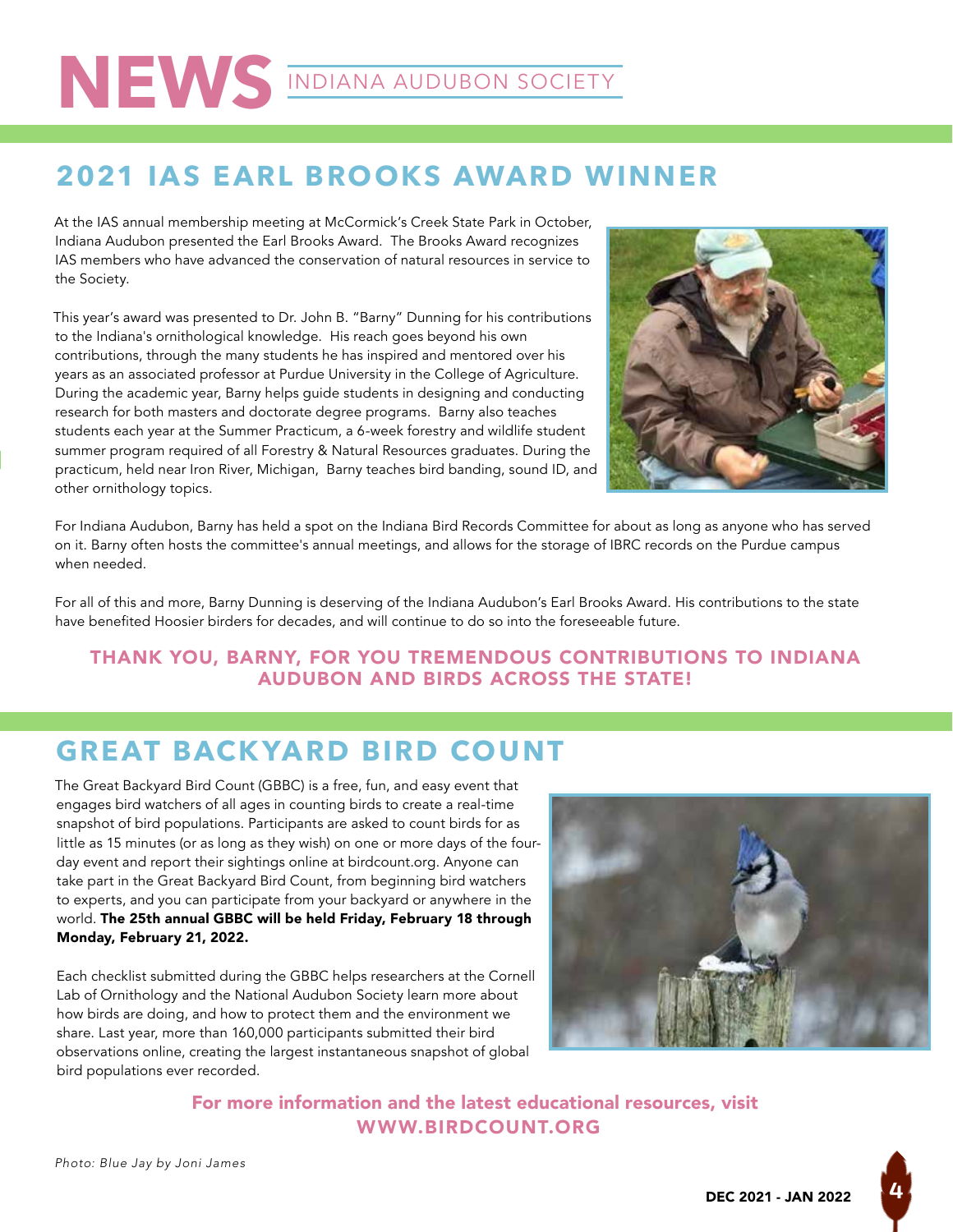# THE MUMFORD AND KELLER GRANTS AND SCHOLARSHIP AWARDS

2021 IAS COMMITTEE REPORT



The Mumford and Keller Grant/Scholarship Program is used to award funds to individuals and organizations seeking funding for activities related to Indiana's natural resources, particularly those related to Indiana's avifauna, that promote the Indiana Audubon Society's mission. This program was created in 2010, and receives annual funding from the Indiana Audubon Society annual budget as well as proceeds from the Indiana Dunes Birding Festival and Fall Festival silent auctions and raffles.

Russell Mumford and Charles Keller published the large coffee table book, The Birds of Indiana. The book is a collection of decades of field work and data collected for almost 400 species of birds. This award was named in their honor.

Indiana Audubon made a \$1,250.00 "Johnny Appleseed" *investment award to the Terra Project for their work in development of the Terra device* – a small,



weatherproof audio receiver which will allow users to listen to and identify birds and nature around them while building a massive new conservation network. Terra will revolutionize the way we connect to and conserve nature by creating one of the largest community science projects of all time. Terra expects to be

online and delivering devices by June 2022, and Indiana Audubon will be receiving 10 complimentary units as part of our investment.

A grant of \$2,100.00 was awarded to Nicole Harmon for *Humane Indiana Wildlife, for assisting injured birds.* This project, Oxygen Therapy for Native Birds Injured in the Wild, will allow for injured birds to recover four times faster than they would without it. In 2020, 2,985 animals were admitted to Humane Indiana's rehabilitation center, with just over half of those admissions being birds. This year, they are well on our way to surpassing 3,000 patients.

While the majority of bird patients admitted to the center are brought in as orphans, the remaining

admissions are primarily due to trauma caused by domestic pets, or striking vehicles, windows, or buildings. Oxygen therapy has proven to increase the chances of survival in such patients. It is well known that window strikes cause the death of millions of birds each year, by providing funding for an oxygenator, IAS can further assist Humane Indiana Wildlife in giving a second chance at a wild life to those who fall victim to the top perils our bird species face.

Our third award, in the amount of \$2592.80, goes to *Lina Rifai of IU Kokomo, for a bird banding project* to study demographic parameters as well as habitat effect on avian population trends during breeding seasons (Monitoring Avian Productivity and Survivorship, aka M.A.P.S.) and non-breeding seasons (including migration). The aim of this bird banding project is 1) to add to the collection of key demographic data regarding avian populations at their breeding as well as non-breeding grounds, and 2) to study how different habitats affect these parameters. The two main sites that will be used to monitor bird populations are the Mary Gray Bird Sanctuary (MGBS) and the IU Kokomo campus. Data gathered from this project will continue the long-term IAS project of data collection at MGBS, therefore adding to the knowledge about key population parameters of birds to further help education and conservation efforts.

Our final award, in the amount of \$500.00, goes to *The Dunes-Calumet Audubon Society, which will collaborate with Indiana Audubon during its annual fall saw-whet owl banding program*. DCAS will provide special nights during the owl banding season, where attendees can acquire copies of the Owl Education Guide, and enjoy up-close owl experiences with live demonstrations by Humane Indiana Wildlife.

#### CONGRATULATIONS TO ALL AWARD WINNERS!

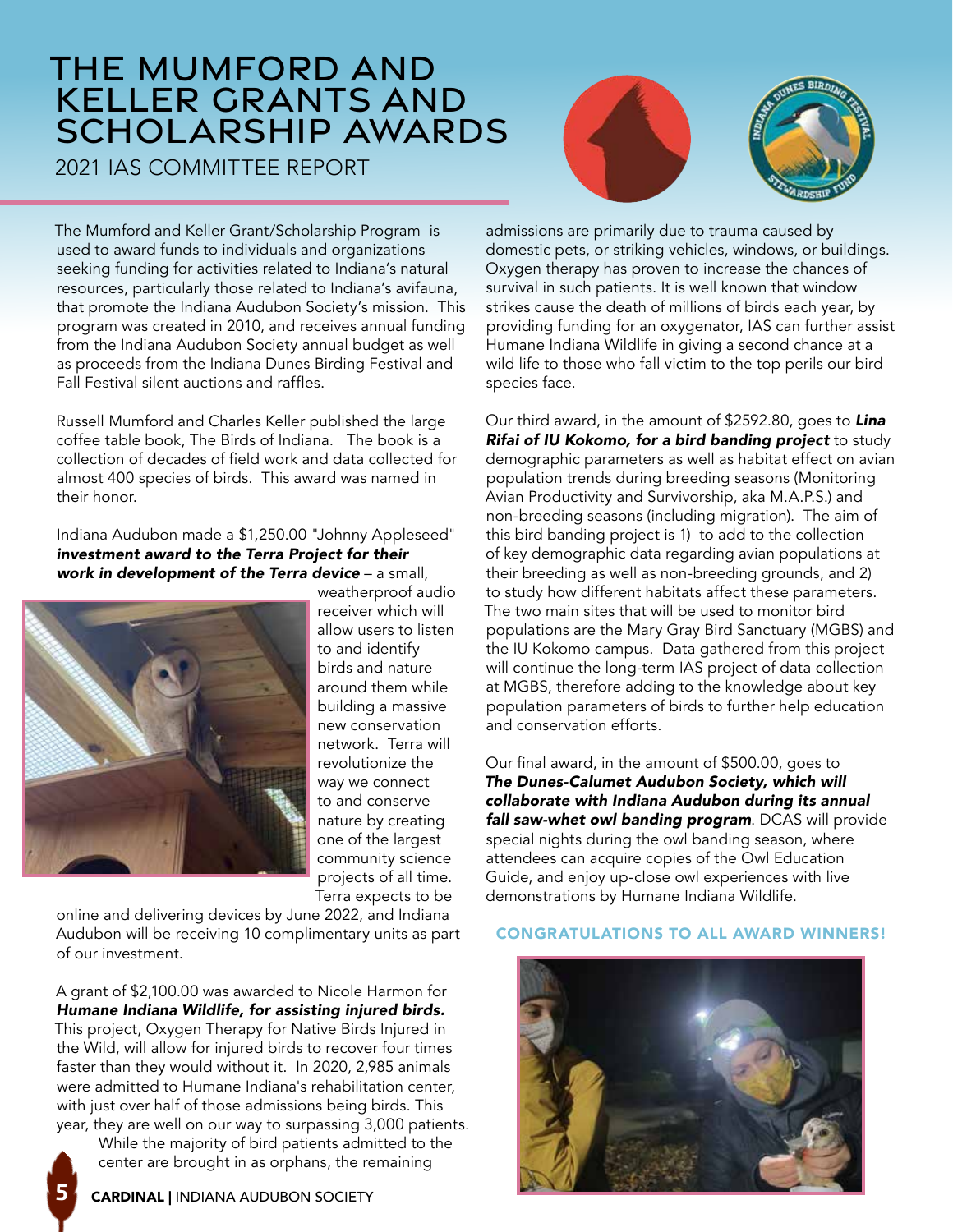

#### **Q** TELL US A LITTLE ABOUT YOURSELF. WHERE ARE YOU FROM? FAMILY?

I am a native of Mississippi and grew up on the banks of the Mississippi River. I had thousands of acres to roam on between the levee and the river. A great place to learn about all the outdoors. My family and I have been in Greenfield, Indiana now for 26 years. My wife, Gaye and I have two grown children. Gaye is a history teacher at Hamilton Southeastern High School and I work in new build Hotels installing low voltage systems like cameras, wifi, speakers, phones and TV.

#### **Q** WHAT GOT YOU INTERESTED IN BIRDS AND BIRDING?

My interest in the outdoors led me to pursue an Environmental Science degree at Delta State University. My major professor was a birder and that was the initial spark for bird watching. So for 30 some years I was a bird watcher and as Gaye and I reached the empty nest stage decided to pursue the addiction further. My real downfall came on an IAS trip to Michigan City where I met Bill Sharkey. He and I hit it off immediately and our synergy has pushed us booth into hot pursuit of any bird in Indiana.

#### **Q** ALONG WITH BEING AN IAS BOARD MEMBER, YOU ALSO LEAD FIELD TRIPS AND GUIDE AT IDBF. WHAT'S YOUR FAVORITE THING ABOUT BEING A BIRDING GUIDE? FAVORITE STORY?

I get as much pleasure out of sharing a bird as finding one. I love being able to show someone a lifer bird. On guided trips, I try to include everyone in the conversation, especially those that seem disinterested. I try to give them that spark that I found 40 years ago. A favorite story comes from a trip I like to call Bill and Richard's Excellent Adventure at Goose Pond. As a group of 15 we were headed to a spot to be there just before dark. I was leading about 6 vehicles down a gravel road when I saw a heron standing by the road in front of us. Because of the size and surrounding habitat I realized it could well be a Yellow Crowned Night Heron. I sped up to get there and the bird flew into a large Sycamore tree just off the road. It was a beautiful adult and we were able to get everyone on it before it flew.

**6**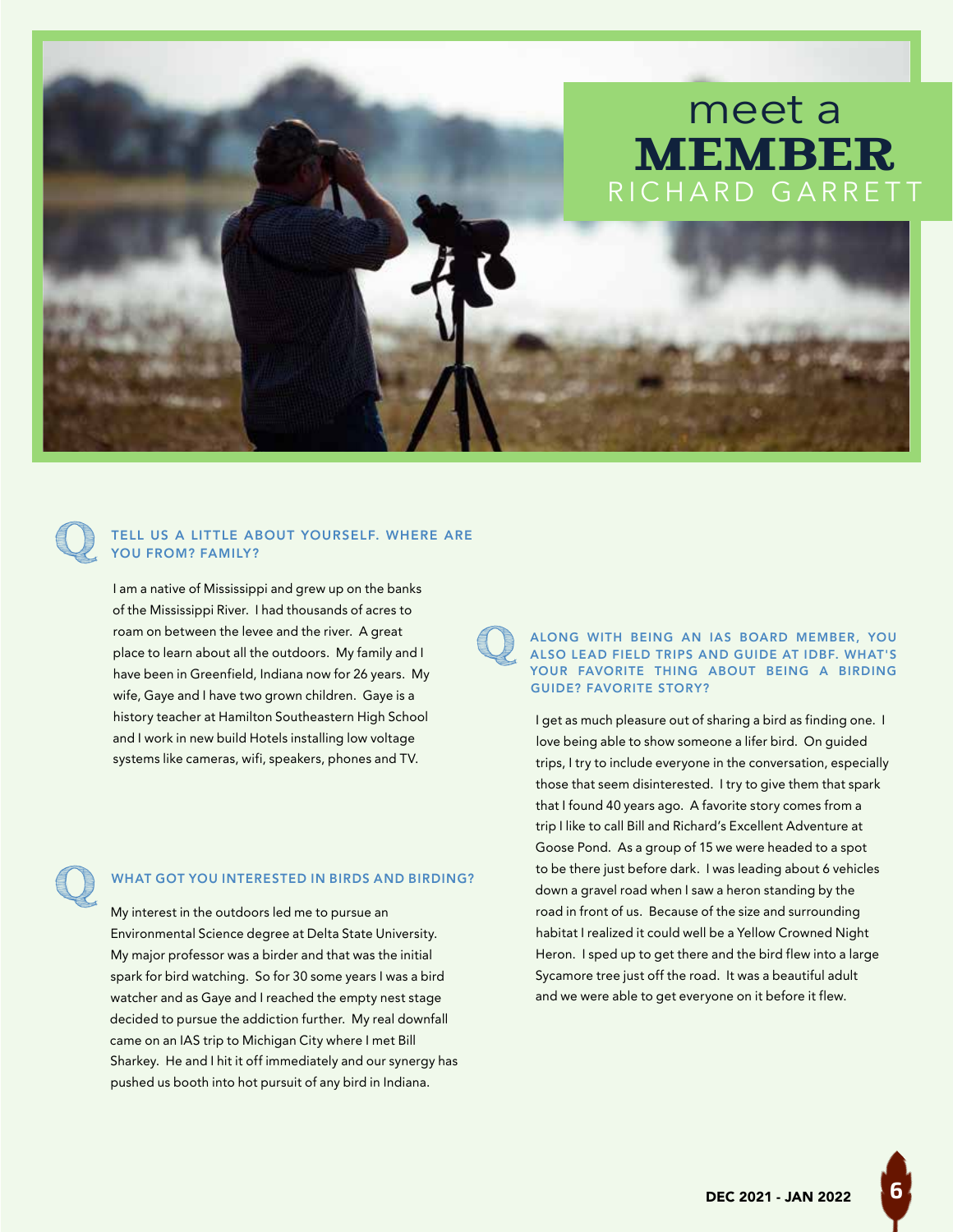

# WINTER FINCHES IN INDIANA: **WHAT TO EXPECT THIS YEAR**

BY: KIM EHN

Taking In Indiana, up to 10 species in the Fringillidae family of "true finches" can be found in a given year – either annually or making a periodic winter appearance. Tyler Hoar, forecaster for the Finch Research Network, predicts the irruption of finches from Canada to adjacent northern US states using data on the status of tree seeds & berries and spruce & pine cone crops from Ontario field observers. What will Indiana birders see this winter?

The male **EVENING GROSBEAK** (Coccothraustes vespertinus) is a conspicuous yellow-green color with a large head and bill, black wings with white secondaries, and a yellow eyebrow on a dark gray head. Females and immatures are grayer overall and lack the yellow on the head.

During the Indiana winter, they can be found in small flocks, especially in box elder trees. Russell Mumford and Charles Keller, in Birds of Indiana, described watching grosbeaks "maneuver about in the trees, snipping off samaras and then separating the seeds from the winged portions." The highest count in Indiana occurred in November 2020, when John Kendall totaled 246 individuals, including flocks of 75 and 93 birds, at the Indiana Dunes State Park Observation Tower.

Hoar expects some Evening Grosbeaks to move south out of the boreal forest to look for box elder, maple and ash trees still holding seeds as well as platform feeders with plenty of blackoil sunflower seeds. Since this species has been noted to return to the same wintering area for several years, last year's lucky birders may see them again.

The **PINE GROSBEAK** (Pinicola enucleator) has a black bill and two white wing bars. The male boasts mostly pink overall with some gray. The female and immature male are mostly gray with olive yellow head and rump.

In December 1977, Michael Brown and Tim Keller were searching the neighborhoods near the Indiana Dunes State Park for reported flocks of Pine Grosbeaks when they were rewarded with a group of 10 and a group of 15. "We got to see both females with gray breasts and males with pink breasts," they commented.

Sporadic reports of Pine Grosbeak in Indiana include 1977 in Tippecanoe County, and more recently, 2014 in Lake County and a late November 2020 bird in Porter County. In his forecast, Hoar has noted that, "Drought has most impacted mountain ash and other berry crops west of Lake Superior, with many berries shriveling on the stem." This indicates that northern Indiana may see flocks of hungry Pine Grosbeaks searching for fruiting ornamental trees and feeders full of black-oil sunflower seeds. Or not.

Critical factors in identifying a HOUSE FINCH (Haemorhous mexicanus) compared to a Purple Finch are defined by the sex of each. Male House Finches have red to orange-colored feathers on the eyebrow, throat, chest, and rump, and blurry brown streaking on the rest of the body including some underneath the tail. Female House Finches have a plain brown face and blurry streaking on the rest of the body including underneath the tail.

The first House Finch observed in Indiana was at Eagle Creek Park in 1975. Dr. Kenneth Brock writes in Birds of the Indiana Dunes that "by 1985 several territorial pairs (of House Finch) were established at locations in Michigan City and Chesterton."

Critical factors in identifying a PURPLE FINCH (Haemorhous purpureus) compared to a House Finch are again defined by the sex of each. Male Purple Finches have red to raspberrycolored feathers on the entire head, throat, chest, and this color washes over the brownish back also. There is no streaking

**7**

*Photos (from left to right): Purple Finch, Evening Grosbeak, Common Redpoll, Female Pine Grosbeak, and Male Pine Grosbeak by Shari MccCollough* CARDINAL | INDIANA AUDUBON SOCIETY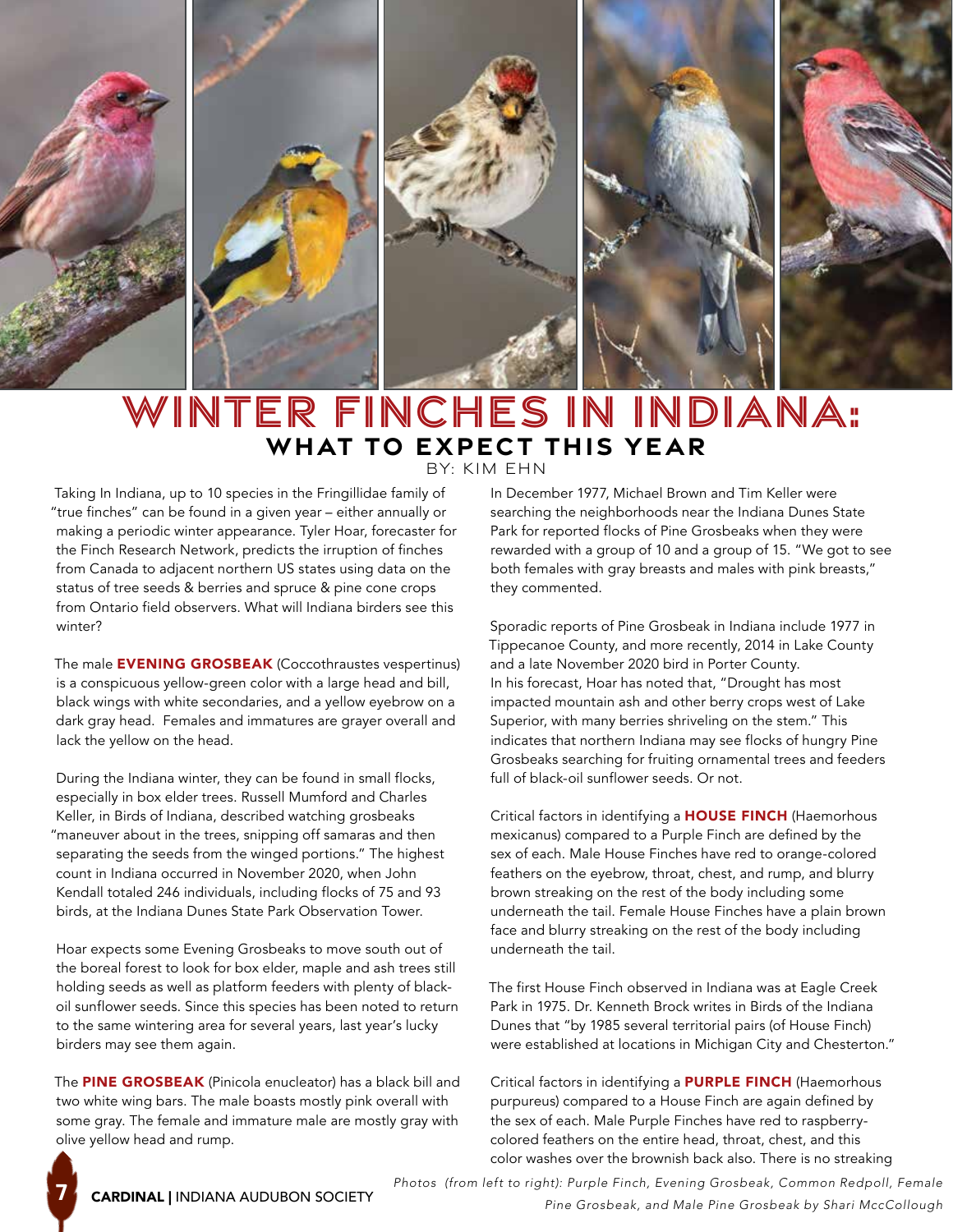under the tail. Female Purple Finches have a bold white eyebrow and a dark whisker, along with the overall blurry streaking underneath. Noah Strycker has written about these identification differences (1).

From September through May, the Purple Finch can be seen sporadically throughout the state. This species still spends June through July breeding in the conifer forests of Canada.

The **COMMON REDPOLL** (Acanthis flammea) is a small, brown finch which has bright red from forehead to crown, a black chin "bib," a small yellow bill, and a notched tail.

While Redpolls prefer to feed on birches, alders and spruce (cones) in Canada, the weather has impacted these trees. Hoar indicates Redpolls will move south in late October/November, with movement northward again in February/March.

Mumford and Keller write that the largest two flocks ever recorded in the US may have been the 4,000 that David Esterla reported in LaPorte County in 1972 and Michael Brown had in 1978 at the same location. In February 2021, Sam Plew observed a flock of 300 in La Grange County.

The **HOARY REDPOLL** (Acanthis hornemanni) is a paler, brown finch which has a more frosted look than the Common Redpoll and is paler pink on the chest. It has been suggested that 1 out of every 5 Common Redpolls may actually be a Hoary Redpoll. Certainly, photos allow an easier comparison. Some birders have used a scoring system to determine the identification. The amount of streaking on undertail coverts, flanks, and rump is calculated with the total determining Common or Hoary Redpoll (2).

There are also subspecies that have been researched. Acanthis hornemanni exilipes was identified in Feb 2015 at Wolf Lake (IL side) and photographed by Matthew Cvetas. For more reading on the subtle variations of the subspecies, see Matthew Young's article on the Finch Research Network (3).

Distinctive crossed mandibles leads the identification of the RED CROSSBILL (Loxia curvirostra) with males generally having a brick-red and females a gray-greenish body plumage. Immatures have more streaking on the body. They mainly feed on pine, spruce, and hemlock cone seeds, and move around when local supplies are depleted. Large flocks came south in January 2021, so we may see a slighter movement this winter.

There are 11 call types that are documented with Red Crossbills. Research is focused on audio documentation as it relates to geographic and ecological study. Hoar suggests that Type 2 and maybe a few Type 4 Red Crossbills should be slightly more common in Indiana again. More information on call types can be found on numerous sites (4,5).

Two white wing bars will identify the **WHITE-WINGED** CROSSBILL (Loxia leucoptera) from the Red Crossbill, with males having a pinkish-red body and females a gray-green plumage. Immatures have streaking on the body and white wing bars.

"Crossbills remaining in the boreal forest will move around in search of food, and thus, some movements may be seen this fall/winter into areas like the upper Midwest states as they look for suitable cone crops. The crossbills in areas with good spruce crops are likely breeding this winter so expect to encounter streaked juveniles in the flocks," according to Hoar.

Small flocks and individuals have been observed in Indiana almost annually with more checklists in 2018 from southern counties and 2021 (January) from northern counties. Two birds hung out in a Newton County residential neighborhood from January to February 2021.

The small, brown, streaked PINE SISKIN (Spinus pinus) has a thin, pointed bill, and yellow edgings in the wings and tail. Historically, large flocks have been observed in weedy fields in Porter County. Pine Siskins may also be seen with goldfinches at nyjer feeders. Mumford & Keller wrote that "in some winters it appears that most of the wintering population is sustained mainly by feeders."

Checklists on eBird suggest that Pine Siskins are now seen yearround at various location in Indiana, with larger numbers when there is a southeastward movement from the boreal forest as the birds search for food, as also reported by Hoar.

Most of these winter finches are considered erratic or irregular transients by Brock as they are migrating from northern breeding habitats. Invasions of these visitants gives us records of observation that are noteworthy and forecasts of winter birding fun.





#### *WHAT BIRDS WILL YOU SEE THIS WINTER?*

#### *REFERENCES*

*1. WWW.AUDUBON.ORG/NEWS/HOUSE-FINCH-OR-PURPLE-FINCH-HERES-HOW-TELL-THEM-APART*

*2. WWW.SIBLEYGUIDES.COM/2008/01/A-CHARACTER-INDEX-FOR-RED- POLL-IDENTIFICATION/*

- *3. WWW.FINCHNETWORK.ORG/NORTH-AMERICAN-REDPOLLS*
- *4. WWW.FINCHNETWORK.ORG/SPECIES/CROSSBILLS/RED-CROSS-BILL-LOXIA*

*5. WWW.EBIRD.ORG/NEWS/CROSSBILLS-OF-NORTH-AMERICA-SPECIES-AND-RED-CROSSBILL-CALL-TYPES/*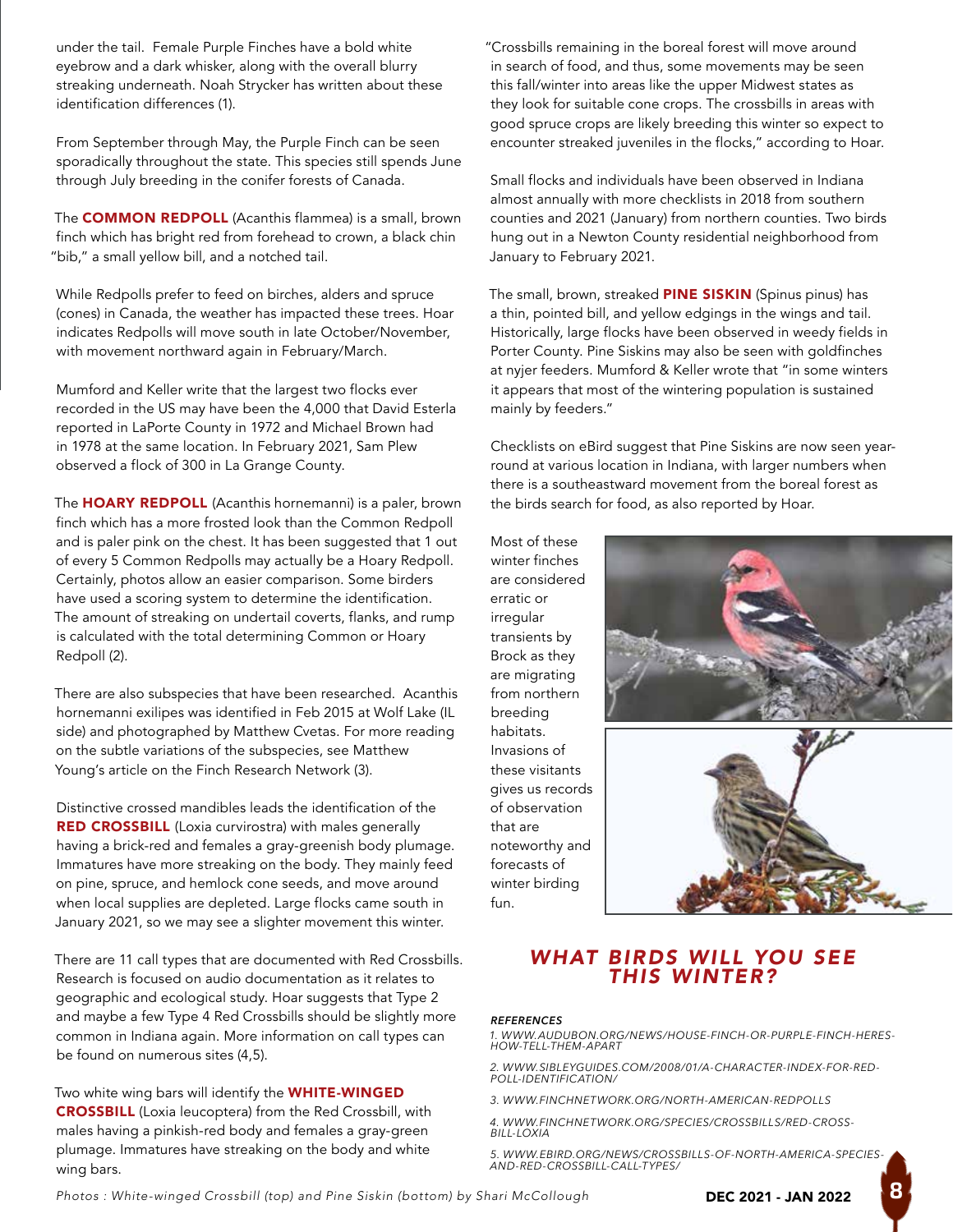

We get a lot of questions about whether birds will be around for the winter. Should we stop feeding? Do all the birds go away when it gets cold here? What type of birds will be here for the winter?

Winter is probably the most important time to feed the birds. Most of our regular backyard birds will still be here for the winter. We will also get some special "winter visitors" such as Pine Siskins, Red-breasted Nuthatches, Dark-eyed Juncos, Winter Wrens and White-crowned & White-throated Sparrows. Their access to natural food sources diminishes quickly as the colder weather arrives. The birds will have limited access to the water, bugs and berries that they're used to having available. And since you already enjoy watching them during the warmer months, why shouldn't you continue that hobby throughout the colder months?

Now is a great time to introduce a suet feeder if you haven't already done so. This is a good resource for the insect-eating birds and offers high fat and protein to provide energy for the winter. Suet can be offered year-round, but is especially important during the winter months.

There are different types of seed and seed blends you can use. Consider using a blend that has seed for the ground-feeding birds like the juncos and doves. A blend with millet, cracked corn and/or sunflower hearts is a good choice.

If filling the feeder often is a deterrent, consider using a seed cylinder. It also known as the "vacation feeder" because it is an easy, convenient way to feed the birds and will last longer than loose seed blends. Specialty cylinders such as a woodpecker blend or nut and berry are great for attracting your favorite birds. Other types offer a winter blend with a high calorie/high fat seed content to help give birds extra energy needed for colder months.

#### *Some things to consider when feeding over the winter:*

- Make sure your feeder is covered to protect from the snow as much as possible. This keeps it clear for the birds to find the food easily and protect the food from getting wet. Wet food can result in mold.
- 

Use a larger capacity feeder so that you won't need to fill as often.

- Fly-through feeders are especially good because they provide cover. If using a tray feeder, you will need to empty it daily.
- Regular cleaning and sanitizing feeders are a must! Because your feeder will become a popular source for food, you may have a lot of activity.



*Photos: White-breasted Nuthatch (top) and Pileated Woodpecker (bottom) by Joni James*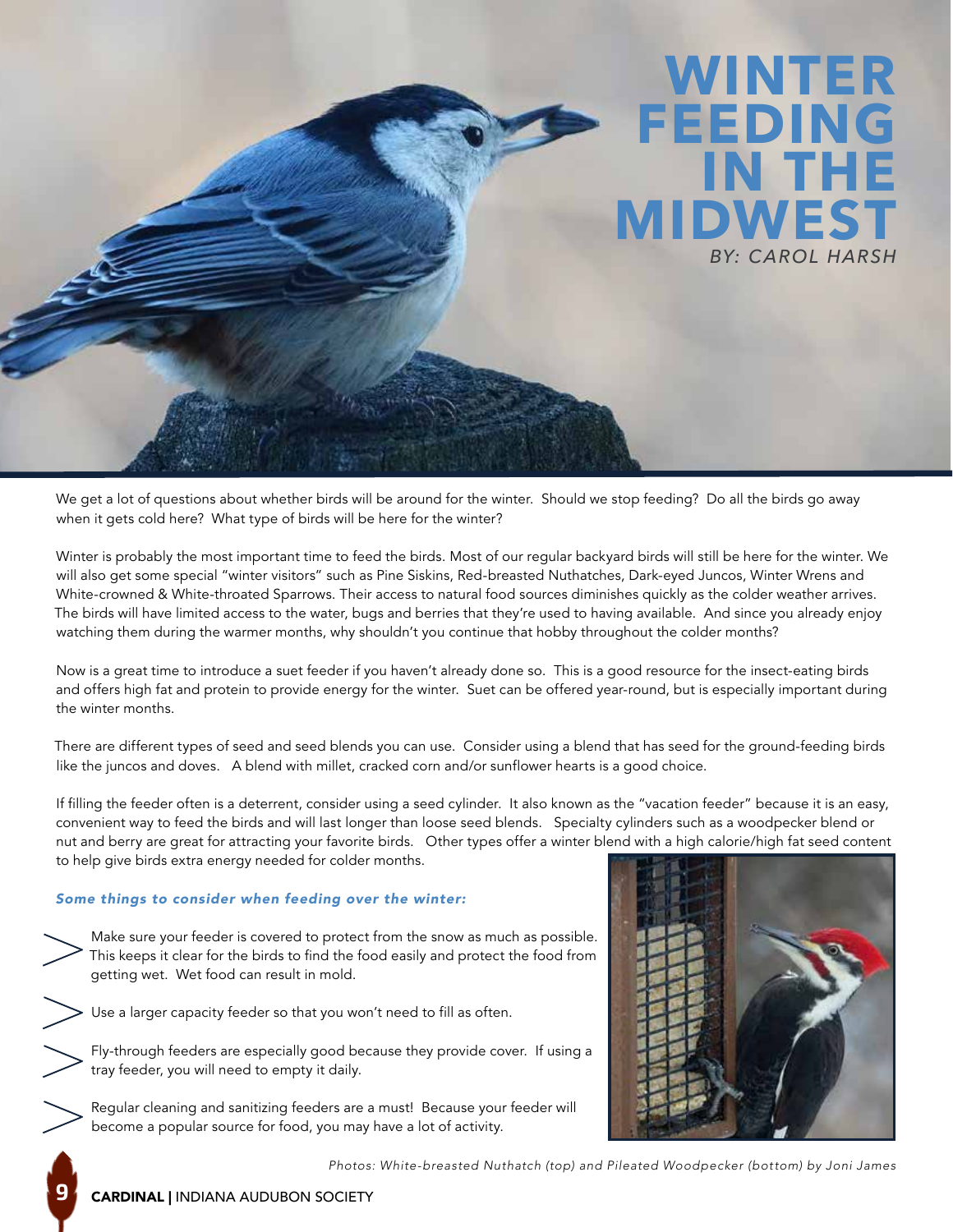#### 281 new members in 2021, totalling over

930 IAS memberships

unnn

# 2021 **Highlights INDIANA AUDUBON**

The Indiana Audubon Society has had an incredible year, despite the ongoing pandemic. We expanded our membership, our staff team, and our research and conservation programs. Thank you for being part of that! The birds appreciate you!

#### *MAHAHAHAHAHAHAHAHAH*

**Organized and collaborated on multiple research and conservation projects, such as...**



#### Project Owlnet

Northern Saw-whet Owl banding research



The Indiana Birding Trail expanded to

#### 66 sites

\$5,000

awarded to local conservation

\$25,000 in the past 5

years of the IDBF Stewardship Fund

projects for a combined

introducing a new generation to the best Hoosier birding!

#### **MOTUS** Tagging Eastern Whip-poorwills and installing towers

Diversity

Surveys

at Richardson Preserve





Peregrine Falcons Nest box surveys and banding



40 hours of programming, reaching more than

## 1500 people



Help us make 2022 even bigger and better! *www.indianaaudubon.org/dona te*

# Shrubs for

# Shrikes

Loggerhead Shrike habitat management and banding program, where over

140 shrikes have been adopted!

DEC 2021 - JAN 2022 **10**